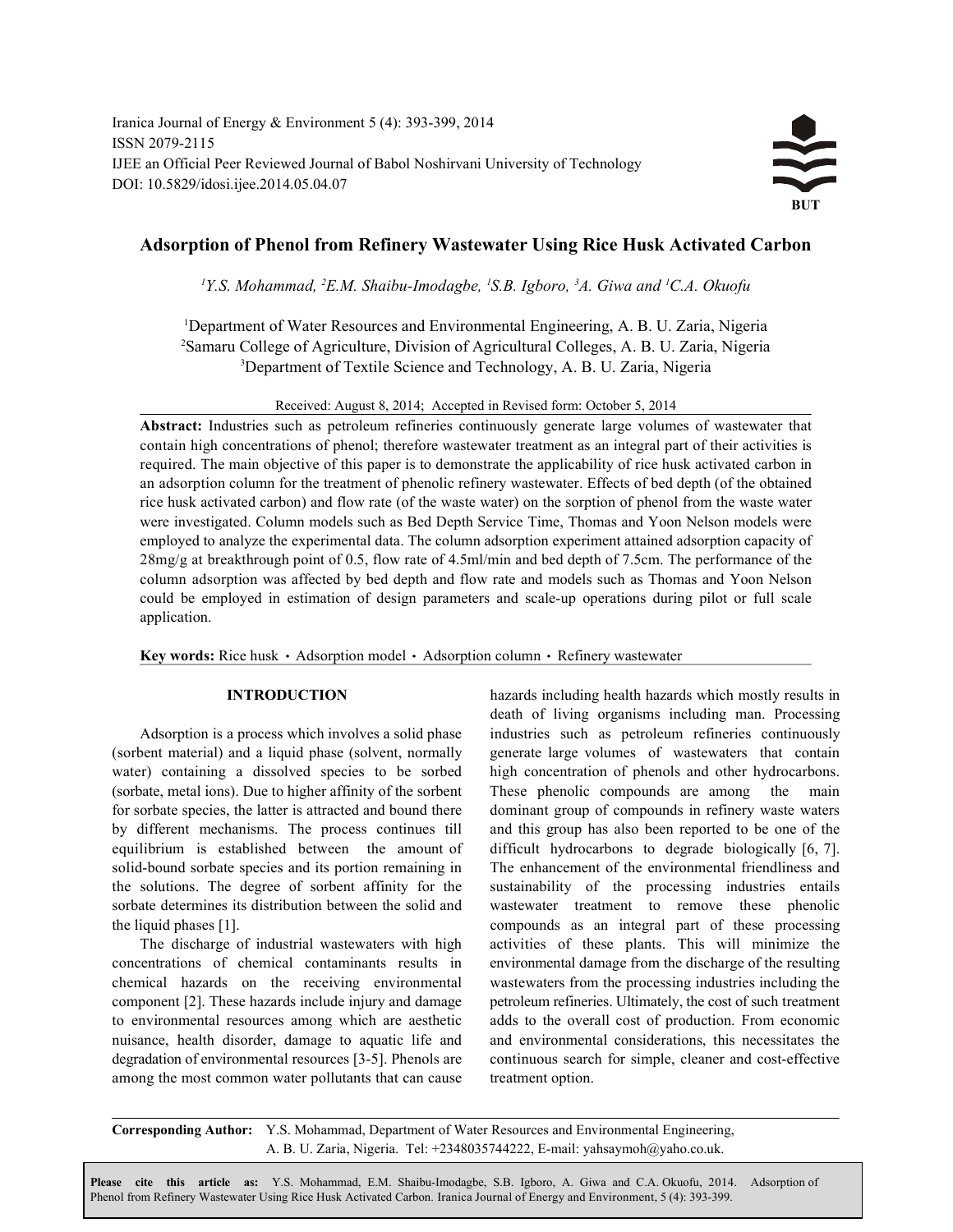not without their drawbacks such as high capital and of 2:1 (volume *ml* of acid/mass *g* of rice husk) and later operational cost, regeneration cost and residue disposal oven-dried overnight at 200°C to ensure proper drying [8-10]. Consequently, biosorption has being identified as [18, 19]. The material was then removed from the oven, one of the most efficient technique for the removal of cooled for 2h and then washed with distilled water to wastewater contaminants because of the potential for low-<br>bring the pH to 7.0 and again oven-dried overnight at cost adsorbent especially activated carbon from 100°C [19]. agricultural wastes [11-15]. Hence there is increased attention on utilization of agricultural wastes in **Column Experiment:** The optimum operating condition adsorption processes [37]. More increasing demands for developed in our previous study was applied in the food production will lead to additional generation of column experiment. That is rice husk activated carbon was agricultural wastes such as rice husk which increase produced at optimum temperature of 441.46 °C and the additional challenge in solid waste disposal. For example, optimum dosage of 4g was the basis for the establishment in an attempt to become self-sufficient in rice production, of the bed height/depth of 6cm. The column experiment Nigeria has been on the path of boosting its rice was conducted using a glass column of 12cm length, 2cm production which will invariably lead to increased internal diameter,  $3.142 \text{cm}^2$  surface area and  $37.7 \text{cm}^3$  empty generation of rice husk (as solid waste) in the bed volume. The column was packed with a known environment [16]. Undoubtedly, the fulfilment of quantity of rice husk activated carbon to yield the desired increased rice production will generate additional bed depth/height. Glass wool was placed at the bottom as environmental challenge in sustainable solid waste a support and also at the top to prevent flotation of rice management of the resulting rice husk. There is little or no husk activated carbon in excess wastewater [20]. Process information on the application of rice husk derived wastewater, which is the wastewater generated from activated carbon in the biosorption of phenolic various unit processes/operations, was collected from components using column adsorption from refinery Kaduna Refinery and Petrochemical Company before wastewaters. Therefore, the objective of this paper is to treatment. Phenol composition of the process wastewater highlight the applicability of rice husk activated carbon in was analyzed and found to be 51.32mg/l. This initial the biosorption of phenolic components from refinery concentration was used throughout the experiment. wastewaters using a column adsorption arrangement. The wastewater was fed to the column in a downward

**Laboratory Materials/Reagents:** Furnace, ceramic flat of unadsorbed phenol concentration. surface, oven drier, de-ionized water, measuring cylinder, The effect of the following variables on the column digital weighing balance, standard flask, conical flask, performance was investigated: retort stand and clamp, micro filter, syringe, centrifuge, UV spectrophotometer, quartz cuvettes, glass column, glass -Bed depth: 7.5cm (5g), 6cm (4g), 4.5cm (3g); keeping the wool, connecting pipe and valve,  $H_3PO_4$ , and phenol. flow rate constant at 3ml/min

used in the preparation of adsorbent is rice husk which constant at 6cm (4g). was collected from National Cereal Research Institute, Badeggi. When collected from NCRI Rice Mill, rice husk **Breakthrough Curve:** The breakthrough curves for was washed with distilled water to remove dirt and surface different bed depths and flow rates were generated by impurity, then oven-dried at 100°C for 24h [17]. In the thermal pretreatment**,** rice husk was placed on a ceramic flat surface, charged into a furnace and heated to a temperature of 441.46°C (optimum condition developed in preliminary studies) at a heating rate of 20-25°C/min and residence time of 1h. The charred residue was collected and cooled at room temperature. In the chemical pretreatment, the carbonized rice husk (charred residue)

Most of the treatment methods for wastewaters are was activated with  $1M H_3PO_4$  for 3h at impregnation ratio

**MATERIALS AND METHOD** regulator. The effluent wastewater was collected from the flow mode through a pipe having a valve as the flow column outlet at predetermined time interval for analysis

**Production of Activated Carbon:** The natural precursor -Flow rate: 3ml/min, 4.5ml/min; keeping the bed depth

plotting  ${}^{C_B}$  *C<sub>0</sub>* against *t*. The breakthrough characteristics for each point were thereafter obtained from the curves.

**Breakthrough Capacity:**  $q_B$  Breakthrough capacity was determined using the equation [21]:

$$
q_B = \frac{t_B f C_s}{m} \tag{1}
$$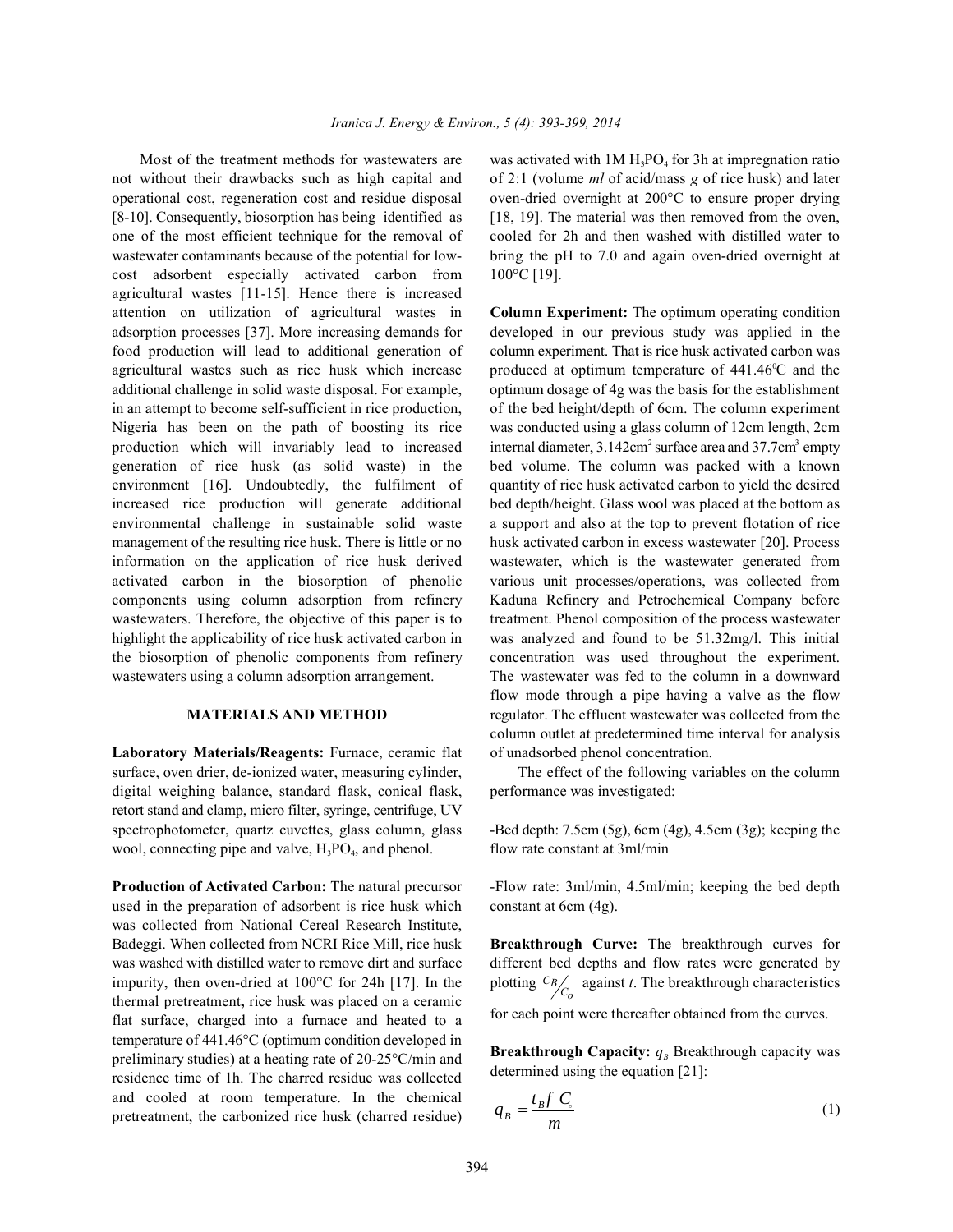**Volume of Effluent Treated**  $V_{\text{eff}}$ **:** Volume of effluent treated was determined using the equation [22]:

$$
V_{\text{eff}} = t_{\text{B}} f \tag{2}
$$

**Removal Efficiency:** Removal efficiency was determined **EXECUTE:** REFINITELY: REFINITELY: REFINITELY:  $\overline{1}$ 

$$
RE = \frac{(C_{\circ} - C_{B})}{C_{\circ}} \times 100
$$
 (3)

where:  $q_B$  = breakthrough adsorption capacity (mg/g),  $V_{\text{eff}}$  = volume of effluent (L),  $C_{\text{B}}$ ,  $C_{\text{t}}$  = effluent concentration of solute at breakthrough or time  $t$  (mg/l),  $t_B$ *or t* = breakthrough time or time (min),  $C<sub>o</sub>$  = influent concentration of solute (mg/l),  $f =$  volumetric flow rate (l/min),  $C_e$  = equilibrium concentration of solute (mg/l),  $m =$  mass of activated carbon used (g),  $RE =$  removal efficiency (%).

**Column Adsorption Models:** For the column adsorption study, the column models below were used to analyze the experimental data.

**Bed Depth Service Time (Adam Bohart) Model:** The Bed Depth Service Time (BDST) model equation given below was used by plotting service time *t* against bed depth *z*. Model parameters were obtained from the slope and intercept of the plot [26, 27]:

$$
t = \frac{N}{C} \frac{1}{f} Z - \frac{1}{C} \frac{1}{K_a} \ln \left( \frac{C}{C_B} - 1 \right)
$$
 (4)

The equation above can be written as [26, 28]:

$$
t = aZ - b \tag{5}
$$

where:

$$
a = slope = \frac{N_{\circ}}{C_{\circ}F} , b = \text{int } \text{ercept} = \frac{1}{C_{\circ}K_{\rm a}} \ln\left(\frac{C_{\circ}}{C_{\rm B}} - 1\right)
$$

**Thomas Model:** The Thomas model equation given below was used to analyze the column experimental data by plotting  $\ln \frac{C_0}{C_B} - 1$  against *t*. Model parameters  $C_{0}$ 

were obtained from the slope and intercept of the plot [29]:

$$
ln\left(\frac{C_{\circ}}{C_{\rm B}}-1\right) = \frac{K_{\rm Th}q_{\circ}m}{f} - k_{\rm Th}C_{\circ}t\tag{6}
$$



Fig. 1: Breakthrough curve for Bed depth, 6cm (4g) and Flow rate, 4.5ml/min

**Yoon Nelson Model:** The Yoon Nelson model equation given below was also used to analyze the column experimental data by plotting  $\ln \frac{C_0}{C_0 - C_B}$  against *t*. Model parameters were obtained from the slope and intercept of the plot [9]:  $C_{\scriptscriptstyle{0}}$  $\frac{C_0}{C_0-C_0}$ 

$$
ln\left(\frac{C_{B}}{C_{\circ} - C_{B}}\right) = k_{\gamma N}t - k_{\gamma N}\tau
$$
\n(7)

(4) adsorbent (g),  $K_{\text{rw}} =$  Yoon Nelson rate constant,  $\tau =$ where:  $K_a$  = adsorption rate constant (1 /mg. min),  $F =$ linear flow velocity to bed (m/min),  $C_B$  = effluent concentration of solute at breakthrough (mg/l),  $C<sub>o</sub>$  = influent concentration of solute (mg/l),  $N_a$  = adsorption capacity (mg/l),  $Z =$  bed depth (m),  $t =$  time (min),  $K_{T_h} =$ Thomas rate constant  $(l/(min mg))$ ,  $f =$  volumetric flow rate (l/min),  $q_o$  = adsorption capacity (mg/g),  $m$  = mass of the breakthrough time at 50% (min)

### **RESULTS AND DISCUSSION**

**Column Adsorption Capacity and Removal Efficiency:** It was observed that as the column adsorption proceeds with time, the adsorption capacity increases while the removal efficiency decreases. This is because as the influent stream pass through the bed, more solute molecule are captured and retained by the activated carbon and this continuously increases the adsorption capacity until the bed becomes saturated. But as this continues with time, the amount of solute captured from the stream and retained by the activated carbon decreases and this result in an increase in the amount of solute concentration in the effluent stream, hence removal efficiency will be observed to be decreasing. It was deduced from Fig. 1 that at breakthrough point of 0.5, the bed attained adsorption capacity of 28mg/g.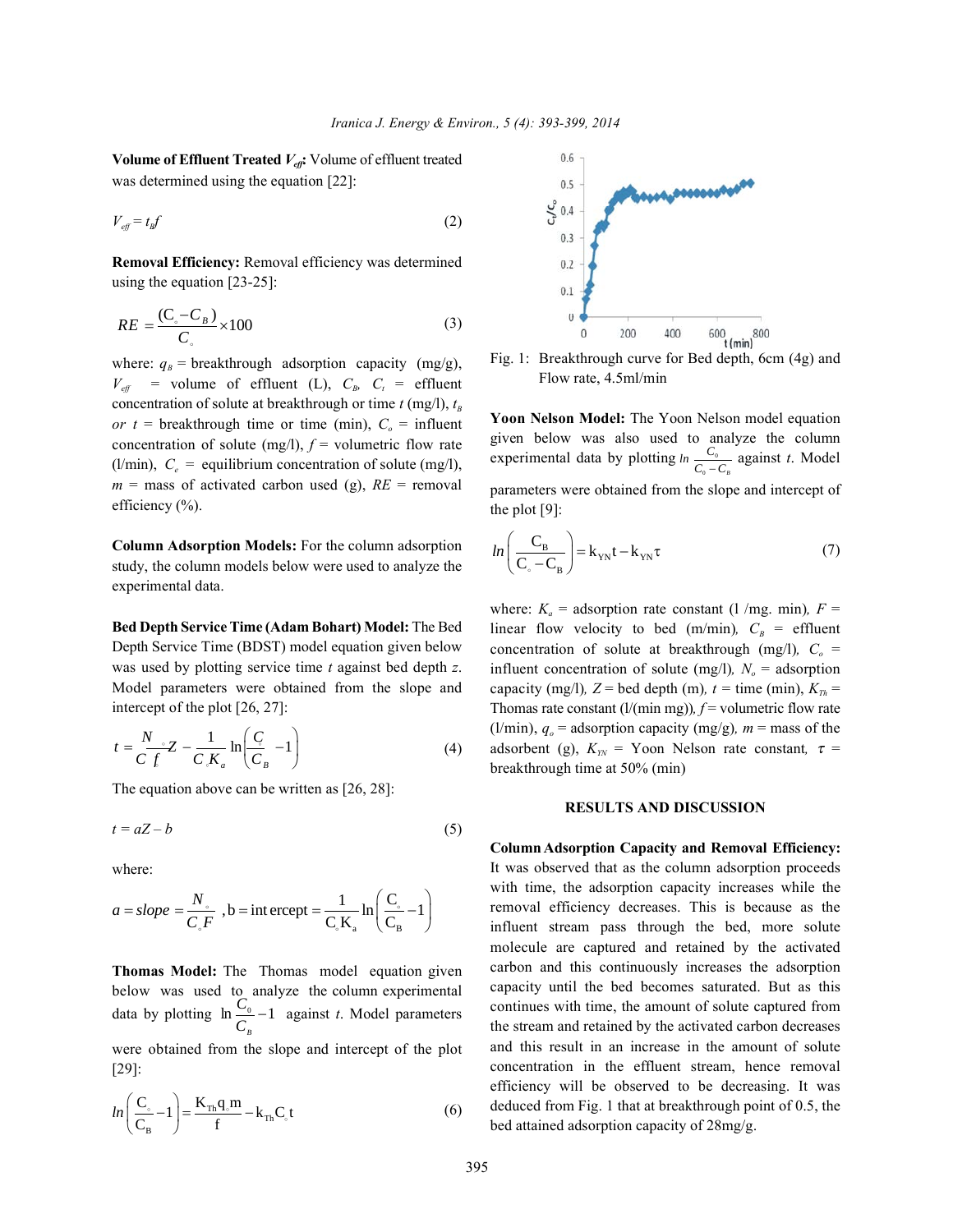| Table 1: Break-through Characteristics |              |                   |                      |             |                   |                      |              |                   |                          |             |  |
|----------------------------------------|--------------|-------------------|----------------------|-------------|-------------------|----------------------|--------------|-------------------|--------------------------|-------------|--|
| Breakthrough points (b.p)              |              |                   | 0.1                  |             |                   | 0.2                  |              |                   | 0.4                      |             |  |
| $Z$ (cm)                               | $f$ (ml/min) | $t_{\rm B}$ (min) | $V_{\text{eff}}(ml)$ | $q_B(mg/g)$ | $t_{\rm B}$ (min) | $V_{\text{eff}}(ml)$ | $q_B$ (mg/g) | $t_{\rm B}$ (min) | <br>$V_{\text{eff}}(ml)$ | $q_B(mg/g)$ |  |
| 4.5                                    |              | 23                | 69                   | .180        | 54                | 162                  | 2.771        | 97                | 291                      | 4.978       |  |
| 6                                      |              | 44                | 132                  | .694        | 77                | 231                  | 2.974        | 165               | 495                      | 6.351       |  |
| 7.5                                    |              | 69                | 207                  | 2.125       | 103               | 309                  | 3.172        | 290               | 870                      | 8.930       |  |
| 6                                      | 4.5          | 21                | 94.5                 | .212        | 42                | 189                  | 2.425        | 110               | 484                      | 6.210       |  |



Fig. 2: Breakthrough curve for different Bed depth



Fig. 3: Breakthrough curve for different Flow rate



Fig. 4: BDST model plot for different Breakthrogh points

## **Effect of Process Variables**

**Effect of Bed Depth:** From Fig. 2 it could be observed that the breakthrough time increases with increase in bed depth. This observation is similar to that of Zhang *et al.,* [30]; Ji *et al.*, [31] and it is probably due to increased surface area and availability of more binding sites for sorption as the bed depth increases [32]; thereby resulting in a broadened mass transfer zone. This means that as the bed depth is increased the length of the bed which the wastewater passes through also increases. Table 1 shows the breakthrough characteristics with respect to increase in bed depth. From the table also, at any breakthrough point, the corresponding breakthrough time, capacity and volume of wastewater treated increases with increase in bed depth. It can also be observed from the table that the larger the breakthrough time, the higher the breakthrough capacity of the column. This could be as a result of the fact that increase in bed depth provides the solute (phenol) molecule with more time to get adsorbed into the broadened mass transfer zone and this also result in treating more volume of effluent [22, 27]. Therefore, a decrease in the phenol composition of the effluent can be achieved in a column design approach by increasing the bed depth at the same time [27, 33]. Hence, higher bed depth favours better column performance.

**Effect of Flow Rate:** Fig. 3 shows that the breakthrough time decreases with increase in flow rate. This observation is in agreement with the trend reported by Zhang *et al*., [30] and Kundu *et al*., [34]. Table 1 also shows the breakthrough characteristics with respect to increase in flow rate. The table also shows that relative breakthrough time, capacity and volume of waste water at any breakthrough point decreases as the flow rate increases. This is because as the flow rate is increased, more volume of the wastewater is made to pass through the adsorption zone thereby providing insufficient residence time for the solute molecule to adequately transverse to the functional group–containing pores [22]. This leads to the exit of solute in the wastewater from the column before the establishment of equilibrium [35] and usually results in shorter breakthrough time and capacity. Hence, lower flow rate favours better column performance.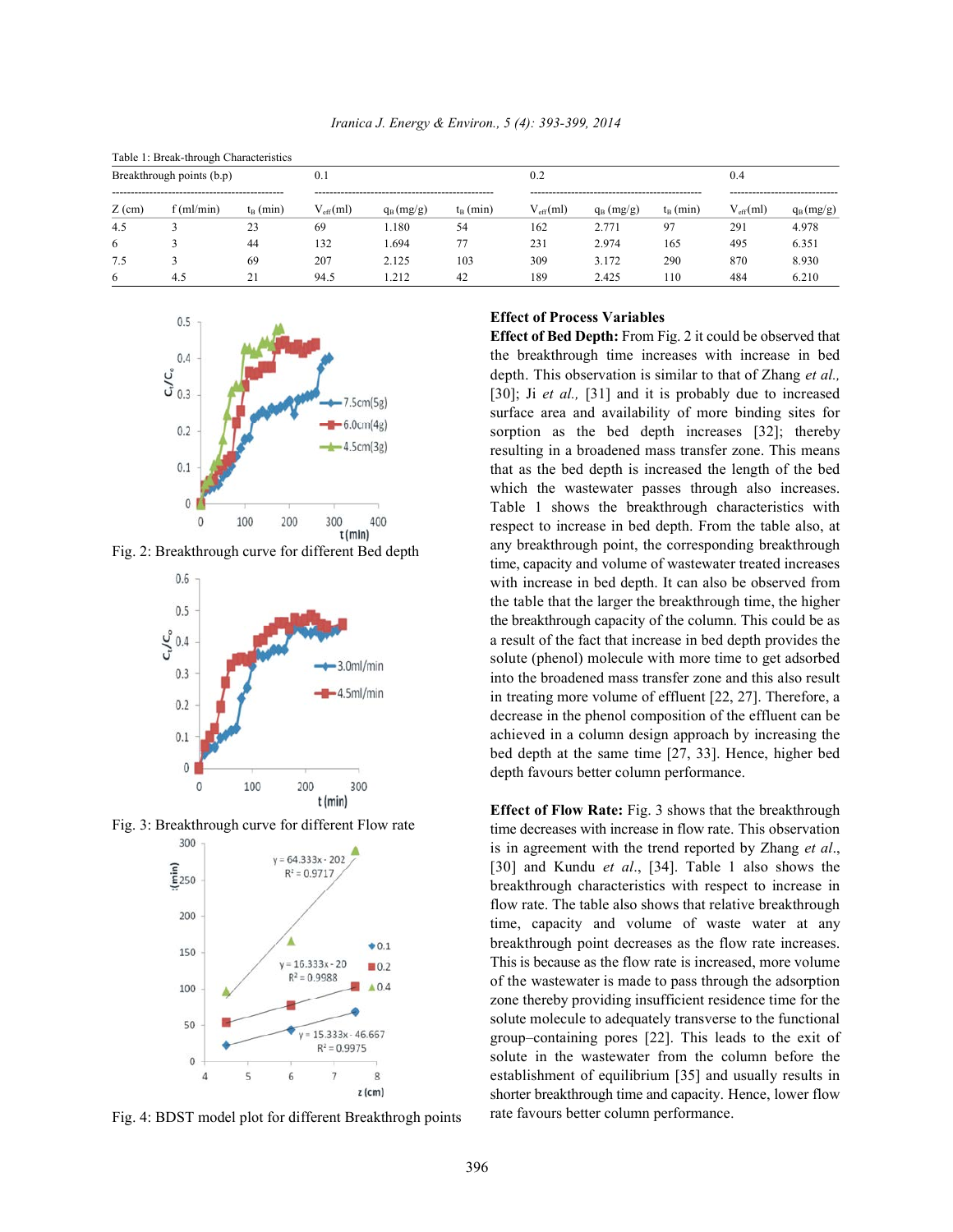| Iranica J. Energy & Environ., 5 (4): 393-399, 2014 |  |  |  |
|----------------------------------------------------|--|--|--|
|----------------------------------------------------|--|--|--|

| Tuote 2: Deu Depin Service Thine (DDST) incuent puruntenent |          |                   |        |        |              |          |        |  |  |
|-------------------------------------------------------------|----------|-------------------|--------|--------|--------------|----------|--------|--|--|
| b.p                                                         | C./C. -1 | $ln(C_0/C_1 - 1)$ |        |        | $N_0$ (mg/l) | n.       |        |  |  |
| 0.1                                                         |          | 2.197             | 5.333  | 46.667 | 751.122      | 0.000917 | 0.9975 |  |  |
| 0.2                                                         |          | . 609             | 16.333 | 20     | 800.109      | 0.001568 | 0.9988 |  |  |
| 0.4                                                         | ن ک      | 0.916             | 64.333 | 202    | 3151.498     | 8.84E-05 | 0.9717 |  |  |

Table 2: Bed Depth Service Time (BDST) model parameters

Table 3: Yoon Nelson and Thomas model parameters

|          | $\rm\Im(ml/min)$ | Thomas model parameters |              |                    |                |          | Yoon Nelson model parameters |                      |        |
|----------|------------------|-------------------------|--------------|--------------------|----------------|----------|------------------------------|----------------------|--------|
| $Z$ (cm) |                  | $K_{Th}$                | $q_0$ (mg/g) | $q_{(exp)} (mg/g)$ | $\mathbb{R}^2$ | $K_{YN}$ | $\tau$ (min)                 | $\tau_{(exp)}$ (min) | $R^2$  |
| 4.5      |                  | 0.00055924              | 5.468        | 5.132              | 0.9916         | 0.0287   | 106.554                      | >97                  | 0.9916 |
| 6        |                  | 0.00034295              | 6.451        | 6.543              | 0.9725         | 0.0176   | 167.602                      | >165                 | 0.9725 |
| 7.5      |                  | 0.00017732              | 9.554        | 8.930              | 0.9386         | 0.0091   | 310.275                      | >290                 | 0.9386 |
| 6        | 4.5              | 0.00040725              | 6.061        | 6.351              | 0.8422         | 0.0209   | 15.373                       | >110                 | 0.8422 |





Fig. 5: Thomas model plot Fig. 6: Yoon Nelson model plot

**Column Models:** The Bed Depth Service Time (BDST) This trend is in agreement with the earlier discussion on model parameters were obtained from Fig. 4 and are the effect of bed depth and flow rate on breakthrough presented in Table 2. The large value of co-efficient of capacity. Similar observation was reported by Han *et al.,* determination as observed in the table shows that the [28]; Noreen *et al*., [36]. Hence, lower flow rate and higher experimental data fit well in to the model. Therefore, BDST bed depth favours better column performance. The table model could be employed in the adsorption of phenol also shows that the theoretical breakthrough capacity onto rice husk activated carbon for the estimation of obtained from Thomas model is close to the experimental column design parameters such as bed depth and breakthrough capacity indicating that Thomas model can

breakthrough capacity  $(q_0)$  increases as the bed depth presented in Table 3. The Table shows that the theoretical

breakthrough time. be used to describe the column performance on the Thomas model parameters were obtained from the adsorption of phenol onto rice husk activated carbon.

slope and intercept of Fig. 5 and are presented in Table 3. Yoon Nelson model parameters were obtained from It was observed in the table that the theoretical the slope and intercept of the plots in Fig. 6 and are increases and decreases as the flow rate increases. breakthrough time at  $50\%$  ( $\tau$ ) increases with increase in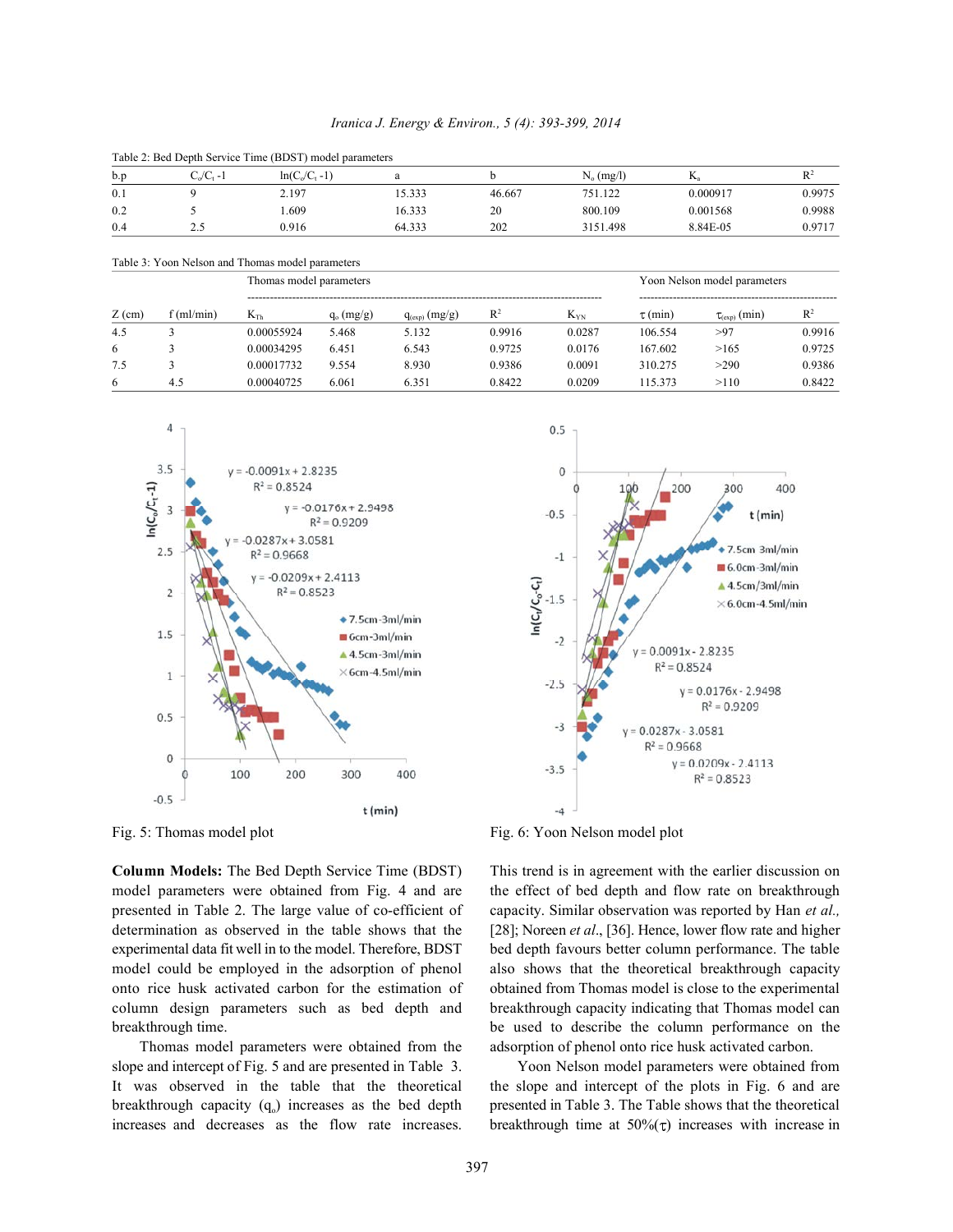bed depth but decreases with increase in flow rate. 6. Benyahia, F., M. Abdulkarim, A. Embaby and M. Rao, This observation is in agreement with the earlier report on 2006. Refinery Wastewater Treatment: A true the effect of bed depth and flow rate on breakthrough time Technological Challenge. The Seventh Annual UAE and similar trend was observed by Chowdhury *et al.,* [9]. University Research Conference, UAE University, The 50% theoretical breakthrough time obtained from ENG. 186-193. Yoon Nelson model could be said to be very close to the 7. Kamble, S.P., P.A. Mangrulkar, A.K. Bansiwal and

4.5ml/min and bed depth of 7.5cm. As the column 162(1): 312-320. adsorption proceeds with time, it was observed that the 9. Chowdhury, Z.Z., S.M. Zain, A.K. Rashid, adsorption capacity increases while the removal efficiency R.F. Rafique and K. Khalid, 2013. Breakthrough curve decreases. The performance of the column adsorption was analysis for column dynamics sorption of Mn (II) significantly affected by bed depth and flow rate, thus ions from wastewater by using *Mangostana garcinia* improved column performance could be achieved by peel-based granular-activated carbon. Journal of employing higher bed depth and/or lower flow rate. Chemistry, Volume 2013, Article ID 959761 Analysis of the column experimental data indicates that 10. Lakshmi, U.R., V.C. Srivastava, I.D. Mall and models such as Thomas and Yoon Nelson can be D.H. Lataye, 2009. Rice husk ash as an effective employed in the estimation of design parameters and adsorbent: Evaluation of adsorptive characteristics scale-up during pilot or full scale operations. for Indigo Carmine dye. Journal of Environmental

- 
- 
- particleboard wastes: Characterization and phenol 163(2-3): 1254-1264. adsorption capacities. Journal of Hazardous 14. Krishnani, K.K., X. Meng, C. Christodoulatos and
- 
- J.L. Valverde, 2011. Adsorption of phenol and Environment, 5(2): 113-123. nitrophenols by carbon nanospheres: Effect of pH 16. Cadoni, P. and F. Angelucci, 2013. Analysis of Technology, 80(2): 217-224. *Technical Notes Series*, MAFAP, FAO, Rome.
- 
- experimental value as in each case, it was observed to be S.S. Rayalu, 2008. Adsorption of phenol and *o*slightly more than the 40% experimental breakthrough chlorophenol on surface altered fly ash based time. molecular sieves. Chemical Engineering Journal, 138(1-3): 73-83.
- **CONCLUSIONS** 8. Bansal, M., U. Garg, D. Singh and V.K. Garg, 2009. The column experiment attained adsorption capacity pre-consumer processing agricultural waste: A case of 28mg/g at breakthrough point of 0.5, flow rate of study of rice husk. Journal of Hazardous Materials, Removal of Cr (VI) from aqueous solutions using
	-
	- Management, 90(2): 710-720.
- **REFERENCES** 11. Ilaboya I., E. Oti, G. Ekoh and L. Umukoro, 2013. 1. Ahalya, N., T.V. Ramachandra and R.D. Kanamadi, for the Treatment of Effluent Wastewater. Iranica 2003. Biosorption of heavy metals. Research Journal Journal of Energy and Environment, 4(4): 361-375. Performance of Activated Carbon from Cassava Peels
- of Chemistry and Environment, 7(4): 71-79. 12. Singh, K.P., A. Malik, S. Sinha and P. Ojha, 2008. 2. Abdelkareem, M., 2013. Adsorption of Phenol from Liquid-phase adsorption of phenols using activated Industrial Wastewater Using Olive Mill Waste. carbons derived from agricultural waste material. APCBEE Procedia, 5: 349-357. Journal of Hazardous Materials, 150(3): 626-641.
- 3. Girods, P., A. Dufour, V. Fierro, Y. Rogaume, 13. Naiya, T.K., A.K. Bhattacharya, S. Mandal and C. Rogaume, A. Zoulalian and A. Celzard, 2009. S.K. Das, 2009. The sorption of lead (II) ions on rice Activated carbons prepared from wood husk ash. Journal of Hazardous Materials,
- Materials, 166(1): 491-501. V.M. Boddu, 2008. Biosorption mechanism of nine 4. Nabais, J.M.N., J.A. Gomes Suhas, P.J.M. Carrott, different heavy metals onto biomatrix from rice husk. C. Laginhas and S. Roman, 2009. Phenol removal onto Journal of Hazardous Materials, 153(3): 1222-1234.
- novel activated carbons made from lignocellulosic 15. Mahalakshmi K., S. Suja, K. Yazhini, S. Mathiya and precursors: Influence of surface properties. Journal of G.J. Kalaivani, 2014. A Novel Approach to Hazardous Materials, 167(1-3): 904-910. Investigate Adsorption of Crystal Violet from 5. Lazo-Cannata, J.C., A. Nieto-Márquez, A. Jacoby, Aqueous Solutions Using Peels of Annona A.L. Paredes-Doig, A. Romero, M.R. Sun-Kou and squamosa. Iranica Journal of Energy and
	- and ionic strength. Separation and Purification incentives and disincentives for Rice in Nigeria.